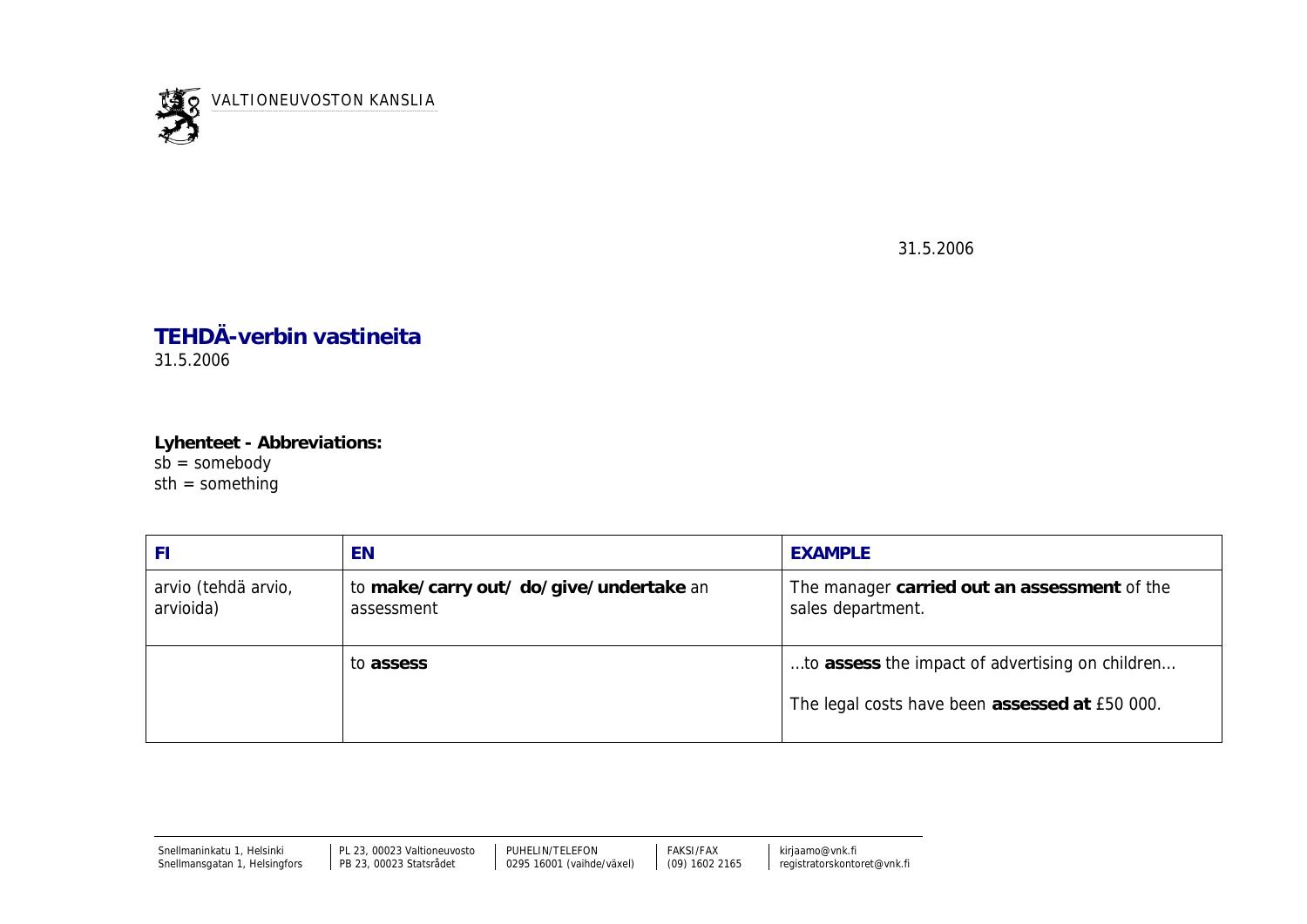| F1                 | <b>EN</b>                                             | <b>EXAMPLE</b>                                                                                         |
|--------------------|-------------------------------------------------------|--------------------------------------------------------------------------------------------------------|
|                    | to estimate, to evaluate                              | The project cost is estimated at<br>The first step is to evaluate the need for more<br>noise barriers. |
|                    | to carry out/make an evaluation                       | The centre made an evaluation of flood damage.                                                         |
| edistys (edistyä)  | to make progress                                      | UK aims to make progress on child medicines.                                                           |
|                    |                                                       | We want to make progress on Climate Change<br>through the EU and G8 Presidencies.                      |
| ehdotus (ehdottaa) | to make/outline/ submit/put forward a pro-<br>posal   | The committee put forward a proposal to reduce<br>taxes.                                               |
|                    | to make/give/come up with/put forward a<br>suggestion | May I make a suggestion?<br>Can you give us any suggestions for a slogan?                              |
|                    | to propose/suggest                                    | Cleaning streets more often has been proposed as<br>one way to reduce dust problems.                   |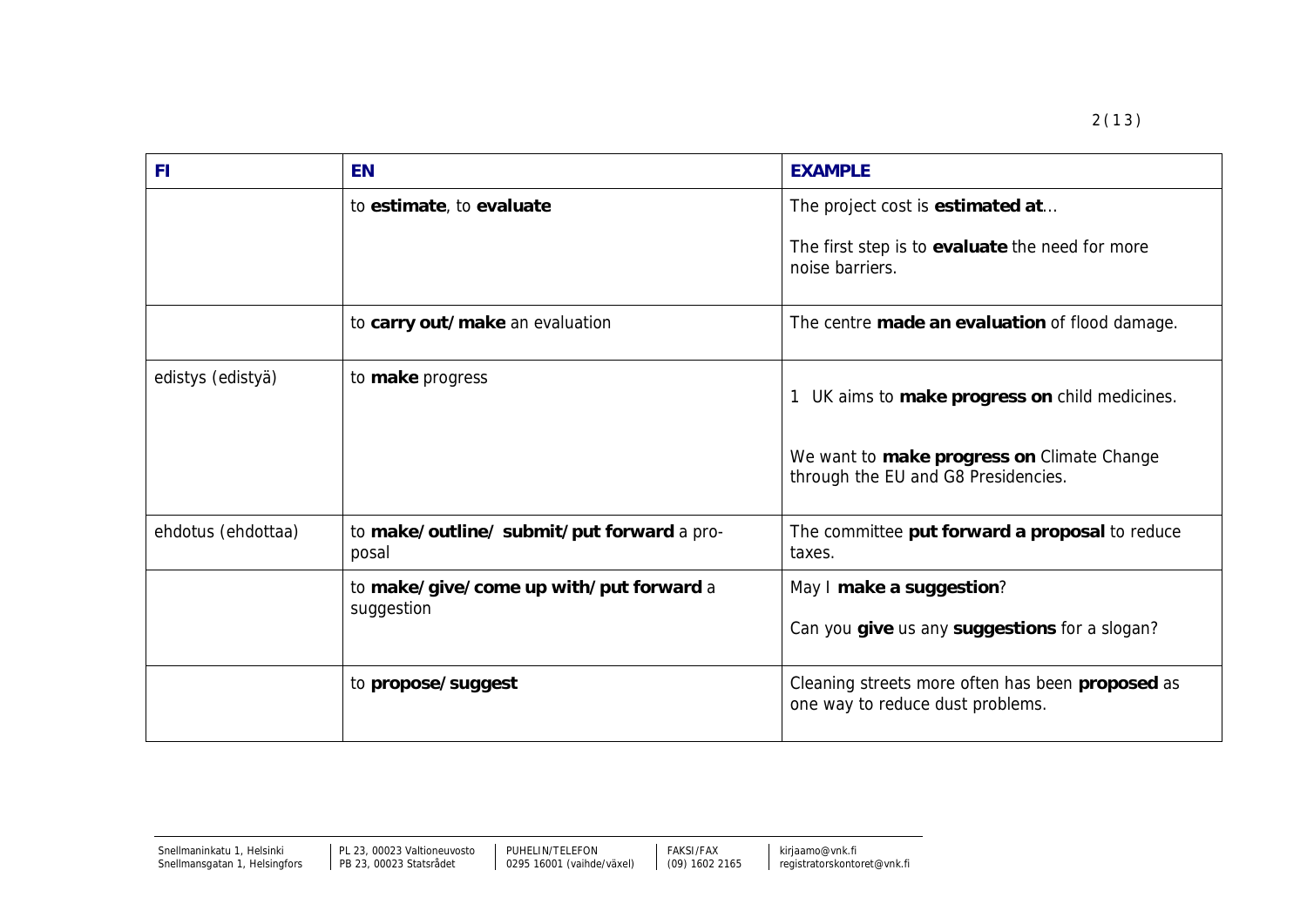| <b>FI</b>       | <b>EN</b>                              | <b>EXAMPLE</b>                                                                                                                                                |
|-----------------|----------------------------------------|---------------------------------------------------------------------------------------------------------------------------------------------------------------|
| ero             | to make/draw a distinction between sth | The act does not make a distinction between<br>children and adults.<br>She draws an important distinction between<br>the different kinds of illness.          |
| hakemus, anomus | to submit/put in an application        | You have to submit your application before the<br>end of the month.<br>I've put in an application for a transfer.                                             |
| hankaluuksia    | to make trouble                        | An investigation into school discipline warned that some<br>secondary pupils saw exclusion as a holiday in which<br>they could roam streets and make trouble. |
|                 | to cause trouble                       | His actions were not meant to cause trouble.                                                                                                                  |
| havainto        | to make an observation                 | He made some observations about the weather.                                                                                                                  |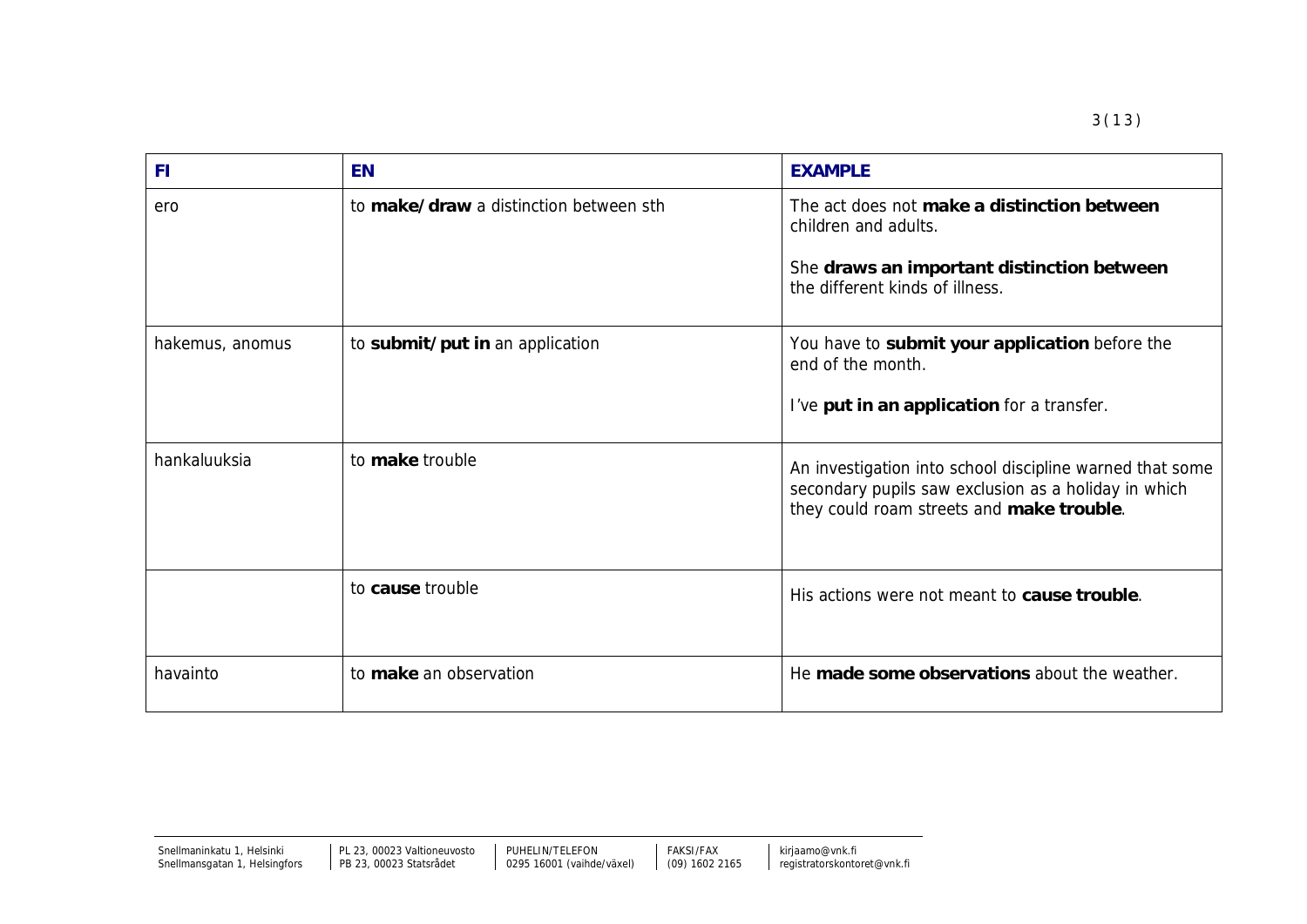| <b>FI</b>       | <b>EN</b>                                                                      | <b>EXAMPLE</b>                                                     |
|-----------------|--------------------------------------------------------------------------------|--------------------------------------------------------------------|
|                 | to observe/note/notice                                                         | He observed that all the chairs were already occu-<br>pied.        |
|                 |                                                                                | Please note that the office will be closed on Mon-<br>day.         |
|                 |                                                                                | I couldn't help noticing that she was wearing a<br>wig.            |
| huomautus       | to make a remark                                                               | He was fired for making racist remarks during an<br>interview.     |
| ilmoitus        | to file a report                                                               | to file a report with the police                                   |
| itsemurha (ym.) | to commit suicide (also: murder, adultery, homi-<br>cide, atrocities, a crime) | He committed suicide last year.                                    |
| järjestelyjä    | to make arrangements                                                           | Special arrangements can be made for guests<br>with disabilities.  |
| johtopäätös     | to draw/come to/arrive at/reach a conclusion                                   | It would be unwise to draw firm conclusions<br>from these results. |
|                 |                                                                                | to reach a conclusion in the matter/on the case                    |
|                 |                                                                                | we have arrived at the conclusion that                             |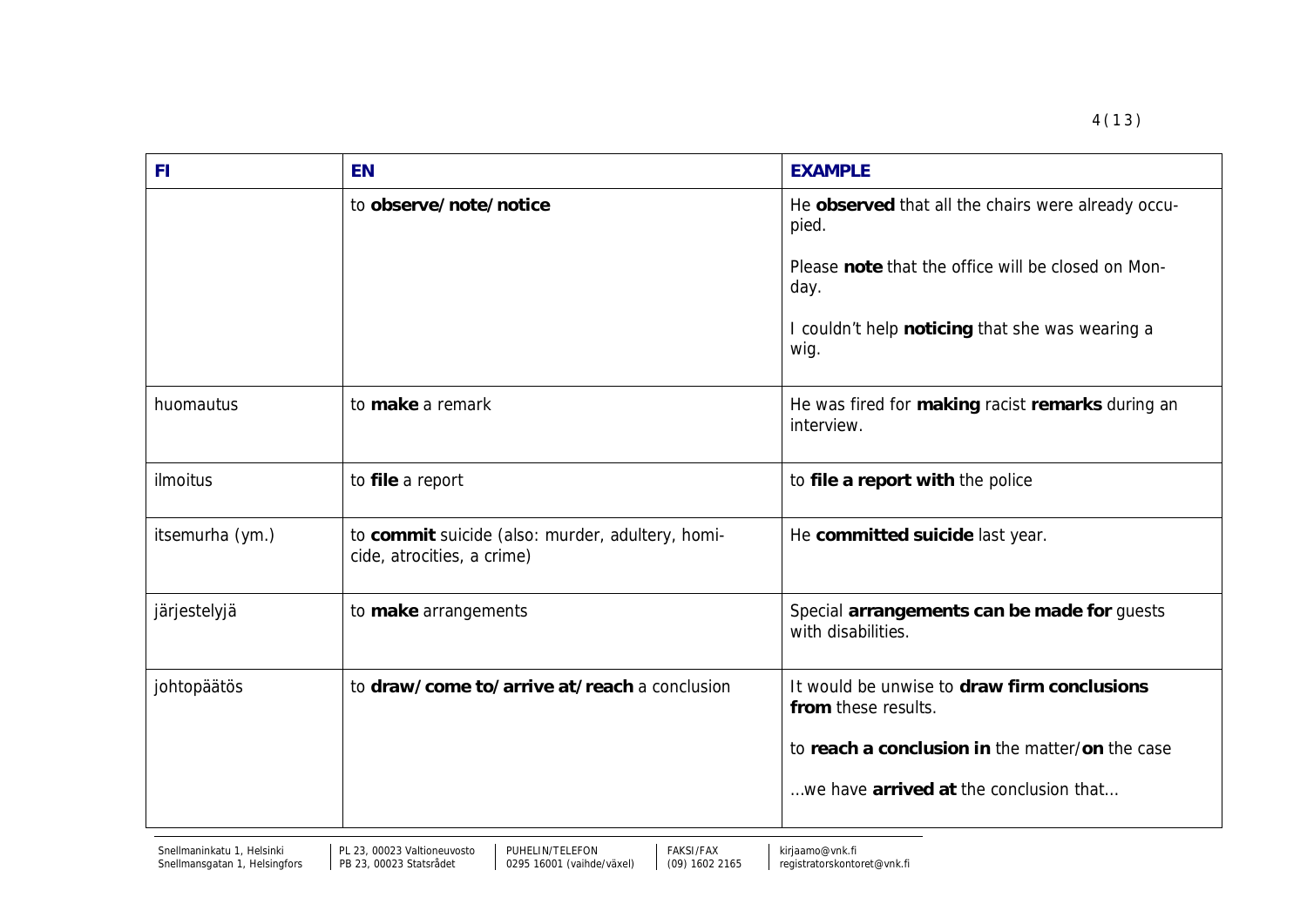| F1                             | <b>EN</b>                                                    | <b>EXAMPLE</b>                                                                |
|--------------------------------|--------------------------------------------------------------|-------------------------------------------------------------------------------|
|                                | to conclude                                                  | He concluded from his studies that                                            |
| kartoitus                      | to make/carry out/do/ conduct a survey                       | They conducted a survey of the schools in the<br>area.                        |
|                                | to chart sth                                                 | Scientists have been charting temperature<br>changes in the oceans.           |
|                                | to map out                                                   | to map out a strategy/plan<br>(= to plan carefully how sth will happen)       |
| käyttöä (käyttää<br>hyväkseen) | to make use of sth                                           | Non-members now have the opportunity to make<br>use of the Society's library. |
|                                | to avail oneself of sth                                      | The schools avail themselves of this opportunity<br>each year.                |
| koe (ks. tutkimus)             | to do/make/perform/carry out a test/a trial/an<br>experiment |                                                                               |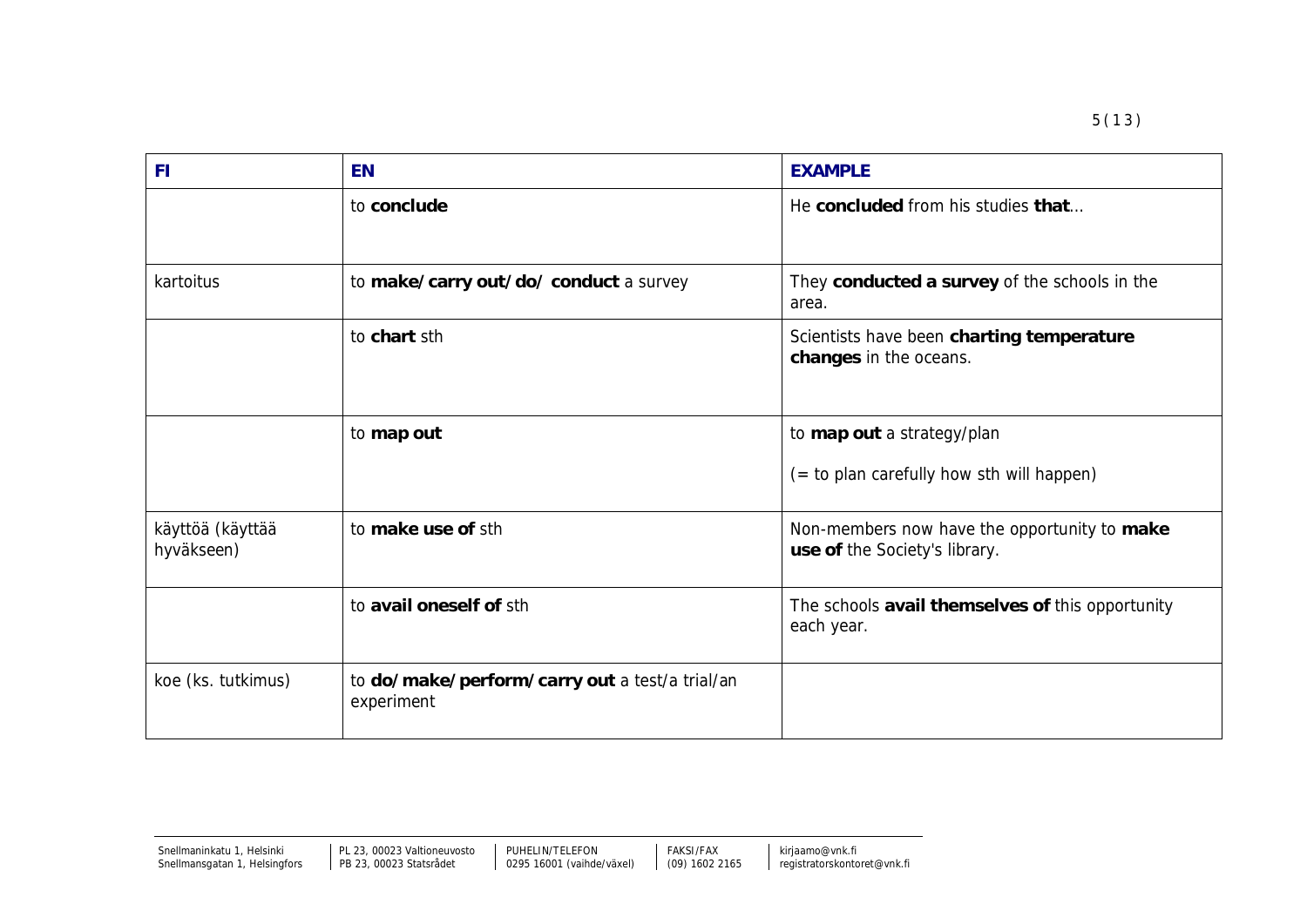| FI             | <b>EN</b>                                               | <b>EXAMPLE</b>                                                                  |
|----------------|---------------------------------------------------------|---------------------------------------------------------------------------------|
|                | to experiment, to test, to examine                      | Some people feel that experimenting on animals<br>causes unnecessary suffering. |
|                |                                                         | The doctor tested him for hepatitis.                                            |
|                |                                                         | The doctor examined the patient.                                                |
| korjaus        | to make a correction                                    | She had to make some corrections to the report.                                 |
|                | to correct, to rectify (sth abstract)                   | The court rectified its mistake.                                                |
| kysely         | to make/conduct an enquiry/inquiry                      | I'll have to make a few enquiries and get back to<br>you.                       |
| lista          | to make/draw up/draft/ prepare/compile a<br>list of sth | Draw up a list of all things you want to do.                                    |
|                | to list                                                 | He listed the projects in order of priority.                                    |
| mietintö       | to draw up a report                                     | All participating companies worked together on<br>drawing up the report.        |
| muistiinpanoja | to make notes                                           | to make notes on a separate piece of paper                                      |
|                |                                                         | to make mental notes                                                            |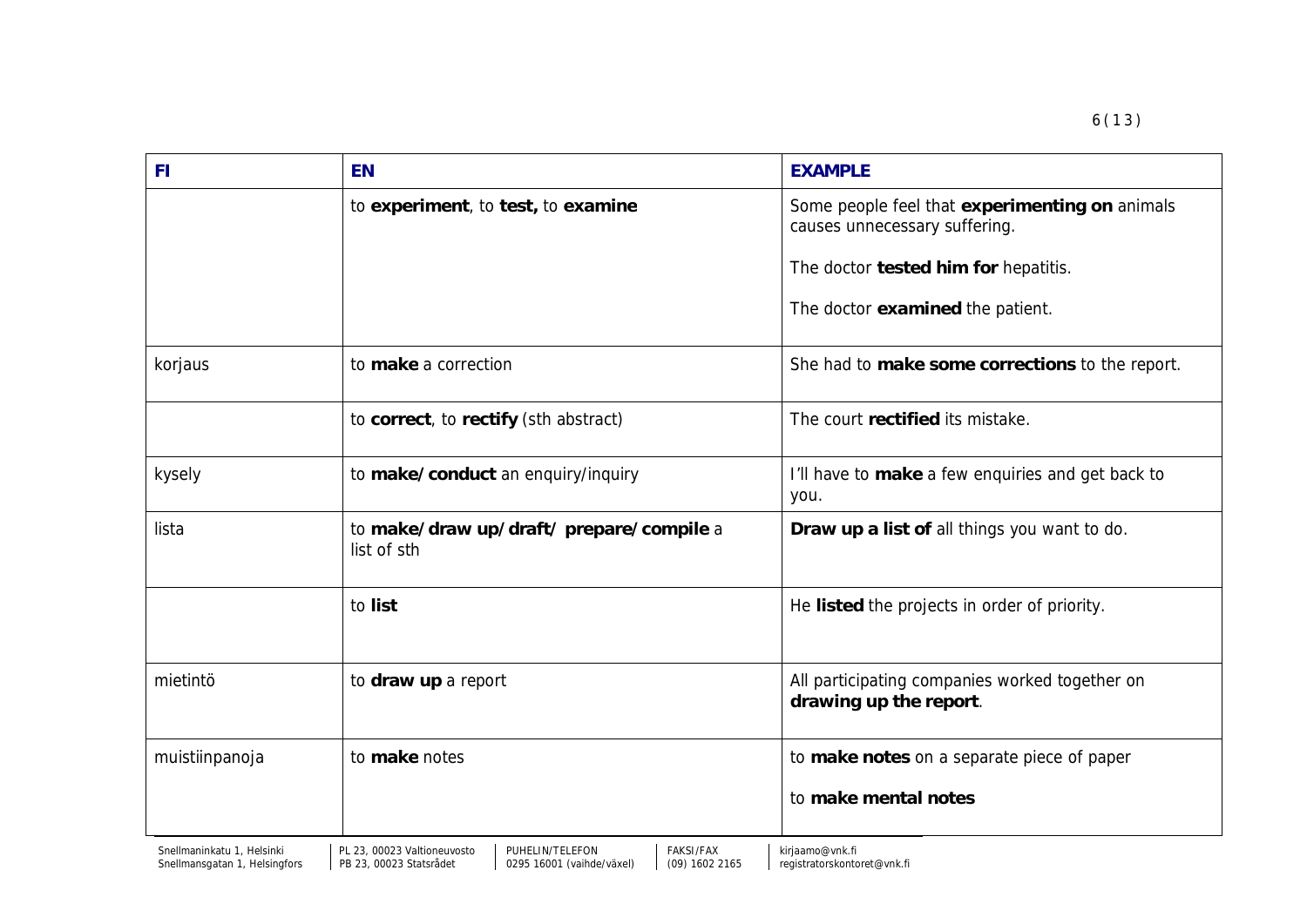| F1       | <b>EN</b>                                                                      | <b>EXAMPLE</b>                                                                                                                                                                 |
|----------|--------------------------------------------------------------------------------|--------------------------------------------------------------------------------------------------------------------------------------------------------------------------------|
|          | to take notes                                                                  | to take notes at a meeting, in school                                                                                                                                          |
| muistio  | to draw up/draft/write a memorandum/memo                                       | He drafted a memorandum that advised Presi-<br>dent Bush that the Geneva Conventions                                                                                           |
| murha    | to commit murder (also: adultery, homicide, sui-<br>cide, atrocities, a crime) | Three murders have been committed during the<br>past week.                                                                                                                     |
| oikein   | to do the right thing, to do right                                             | The company wants to do the right thing and<br>offer compensation                                                                                                              |
| oikeutta | to do justice                                                                  | The photo does not do her justice.                                                                                                                                             |
| päätös   | to make/take/reach/come to/arrive at a deci-<br>sion                           | He is bad at making decisions.<br>Who took the decision to go ahead?<br>We finally reached a decision.<br>to arrive at a decision (especially after discussion<br>and thought) |
|          | to decide                                                                      | It was difficult to decide between the two appli-<br>cants.                                                                                                                    |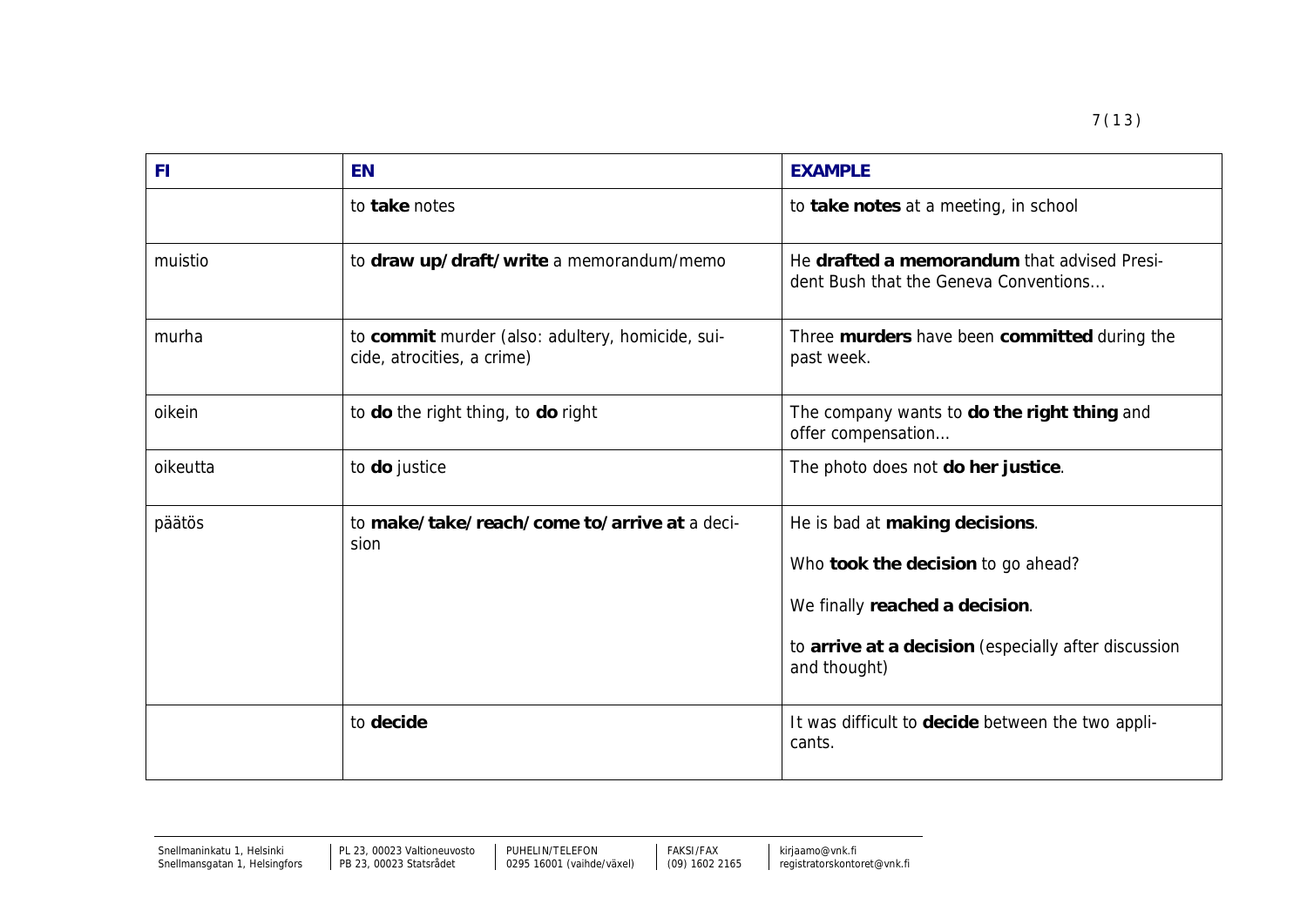| FI.               | <b>EN</b>                                                                                    | <b>EXAMPLE</b>                                                                                                                                       |
|-------------------|----------------------------------------------------------------------------------------------|------------------------------------------------------------------------------------------------------------------------------------------------------|
| parhaansa         | to do the best one can (to)                                                                  | He did the best he could to sustain his position.                                                                                                    |
|                   | to do one's best (to)                                                                        | Don't worry, just do your best.                                                                                                                      |
| poikkeus          | to make an exception                                                                         | We don't usually accept cheques, but for you we'll<br>make an exception.                                                                             |
| pöytäkirja        | to draw up/write the minutes                                                                 | The Secretariat-General shall draw up the<br>minutes of the meeting.                                                                                 |
| puhe (pitää puhe) | to make a speech                                                                             | This evening, the Senator made a speech on na-<br>tional television defending his actions on the night<br>of 19 July.                                |
|                   | to hold/give/deliver a speech                                                                | The EU commissioner held a speech on e-<br>Government.                                                                                               |
| rikos             | to commit a crime/an unlawful act (also: murder,<br>adultery, homicide, suicide, atrocities) | Generally, in order to be convicted of a crime, the<br>accused must be shown to have committed an<br>unlawful act with a criminal state of mind.     |
| selvitys          | to lauch/set up/hold an enquiry/inquiry into sth                                             | The authorities agreed to hold an inquiry into<br>the accident.<br>may require a magistrate to hold a judicial in-<br>quiry into the cause of death. |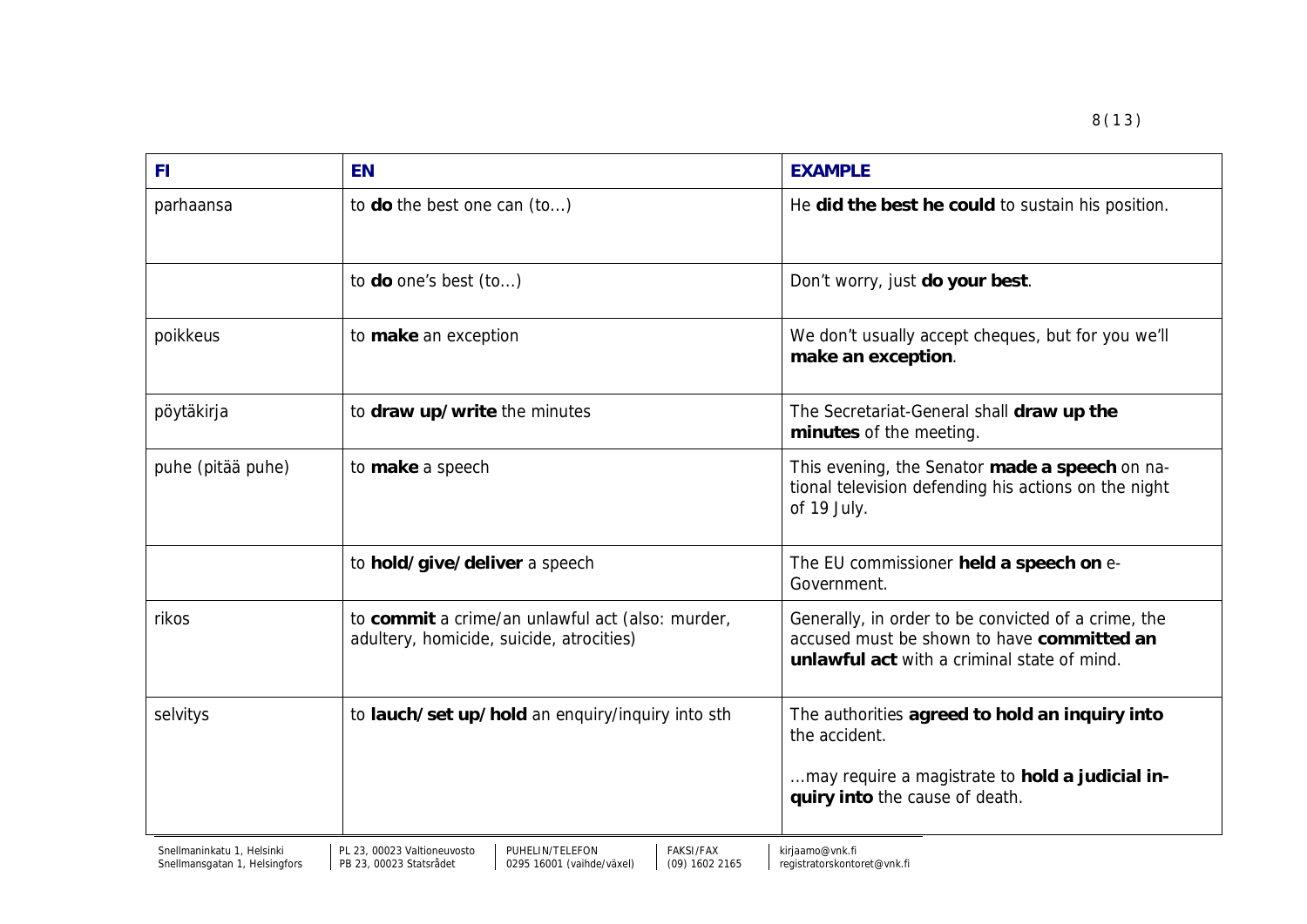| -FI          | <b>EN</b>                                                                        | <b>EXAMPLE</b>                                                       |
|--------------|----------------------------------------------------------------------------------|----------------------------------------------------------------------|
| selväksi     | to make clear                                                                    | Pension terms made clear with our jargon buster.                     |
|              |                                                                                  | Make it clear that you will not take sides.                          |
|              | to clarify                                                                       | Some points in the report had to be clarified.                       |
| sopimus      | to draw up/make a contract                                                       | Most contracts are made orally or in writing.                        |
|              | to conclude an agreement; to sign a contract; to<br>enter into a contract/treaty | The parties concluded a treaty.                                      |
| suositus     | to make a recommendation                                                         | The committee made recommendations to the<br>board on teacher's pay. |
|              | to recommend                                                                     | She was recommended for the post.                                    |
| suunnitelmia | to make plans                                                                    | We made plans for the weekend.                                       |
|              | to plan                                                                          | Where do you plan to go?                                             |
| tarjous      | to make an offer                                                                 | We'll make them an offer they can't refuse.                          |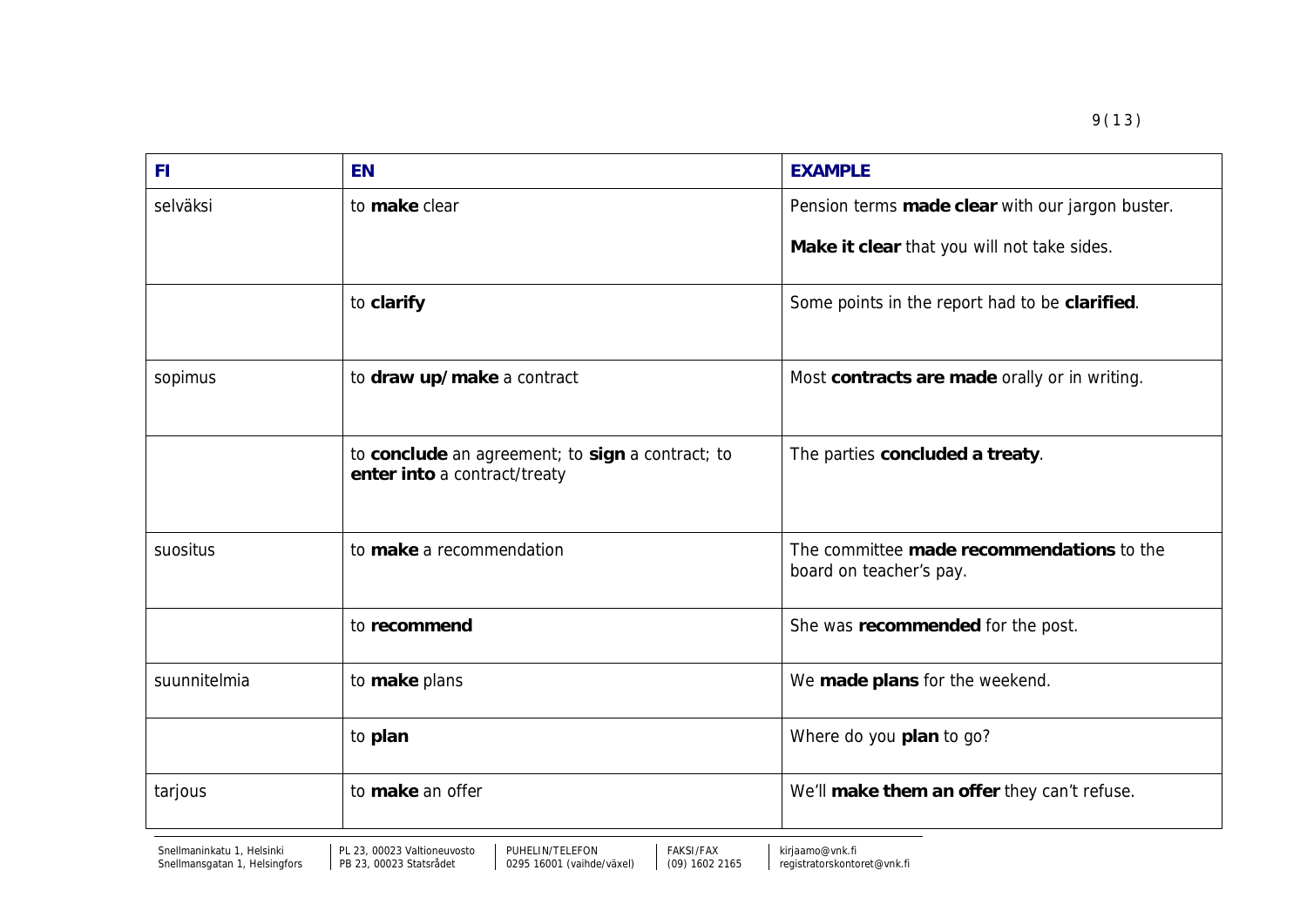| <b>FI</b>             | <b>EN</b>                                  | <b>EXAMPLE</b>                                                                                    |
|-----------------------|--------------------------------------------|---------------------------------------------------------------------------------------------------|
| testamentti           | to make/write/draw up/draft/prepare a will | He wrote his will in 1964.<br>To make a valid will, a person must be of age<br>and of sound mind. |
| tilaa                 | to make room for sth                       | How can we make room for all the visitors?                                                        |
| tutkimus<br>(ks. koe) | to make/conduct/carry out an investigation | The Police Department immediately carried out an<br>investigation into the case.                  |
|                       | to conduct/carry out/do/ make a study      | They conducted a study into the possibilities for<br>webcasting                                   |
|                       | to make/perform an examination             | to perform an examination of a patient                                                            |
| tutkimustyötä         | to do/carry out/conduct research           | (Huom. to make ei käy!)                                                                           |
| tutustumismatka       | to make an excursion                       | He made an excursion to the Indonesian islands.                                                   |
| väärin                | to do wrong                                | What have I done wrong?                                                                           |
| vääryyttä             | to do an injustice to sb                   | He did me an injustice.                                                                           |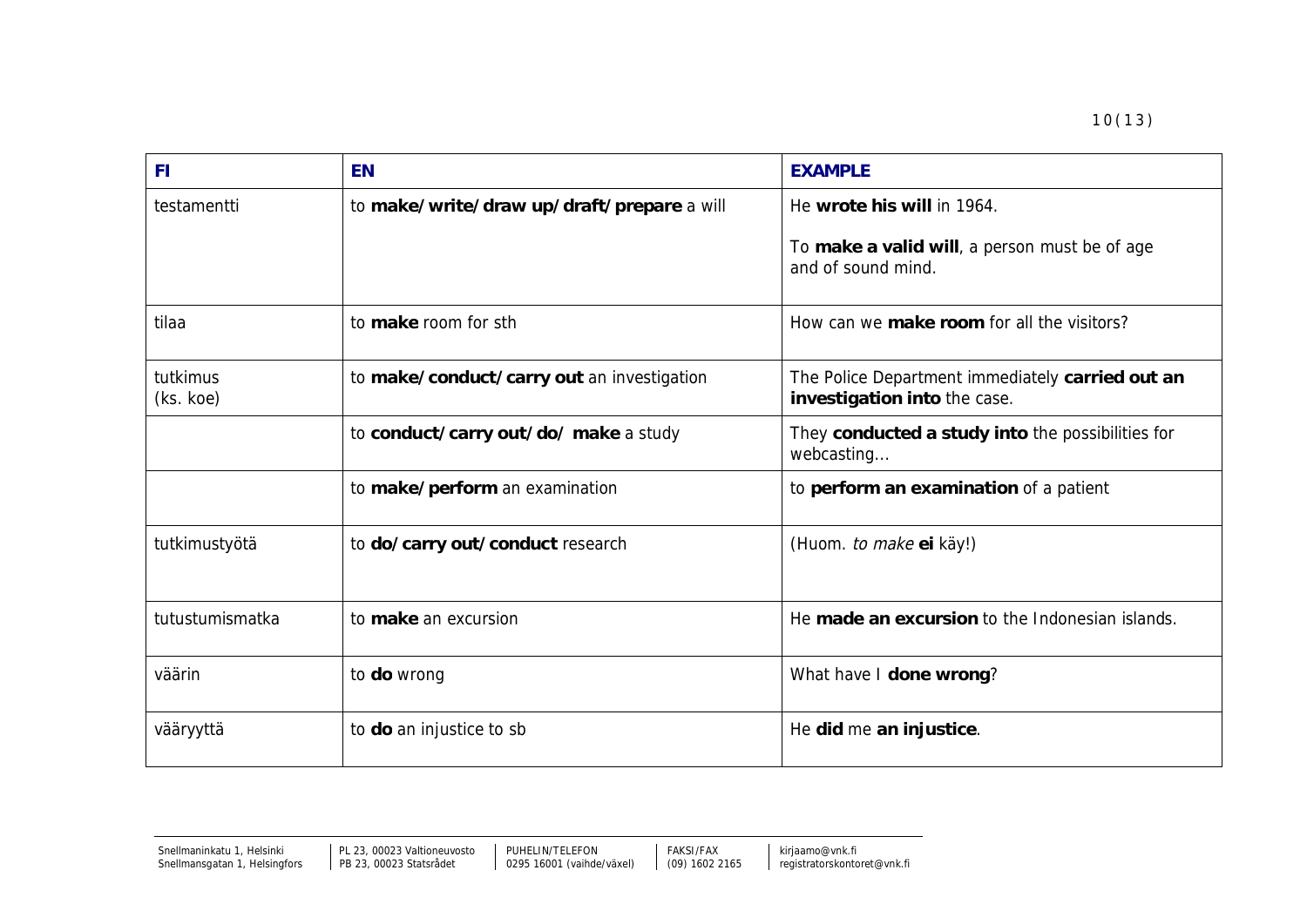| <b>FI</b>  | <b>EN</b>                                                       | <b>EXAMPLE</b>                                                             |
|------------|-----------------------------------------------------------------|----------------------------------------------------------------------------|
| vahinko(a) | to do harm to sth/to do sth harm                                | to do more harm than good;<br>No harm done!                                |
|            |                                                                 | Modern farming methods have done considerable<br>harm to the countryside.  |
|            | to cause sb harm                                                | can cause as much harm as badly fitting shoes.                             |
| vaikutus   | to make an impression on sb                                     | The new employee failed to make an immediate<br>impression on the manager. |
| valinta    | to make a choice                                                | He has to make some important choices.                                     |
|            | to choose                                                       | She has to choose between giving up her job<br>or hiring a nanny.          |
| valitus    | to make/submit a complaint                                      | He has submitted a complaint to the BBC.                                   |
|            |                                                                 | He submitted a complaint against the City<br>Council.                      |
|            | to lodge a complaint against sb (context often:<br>authorities) | They lodged a complaint against the doctor for<br>negligence.              |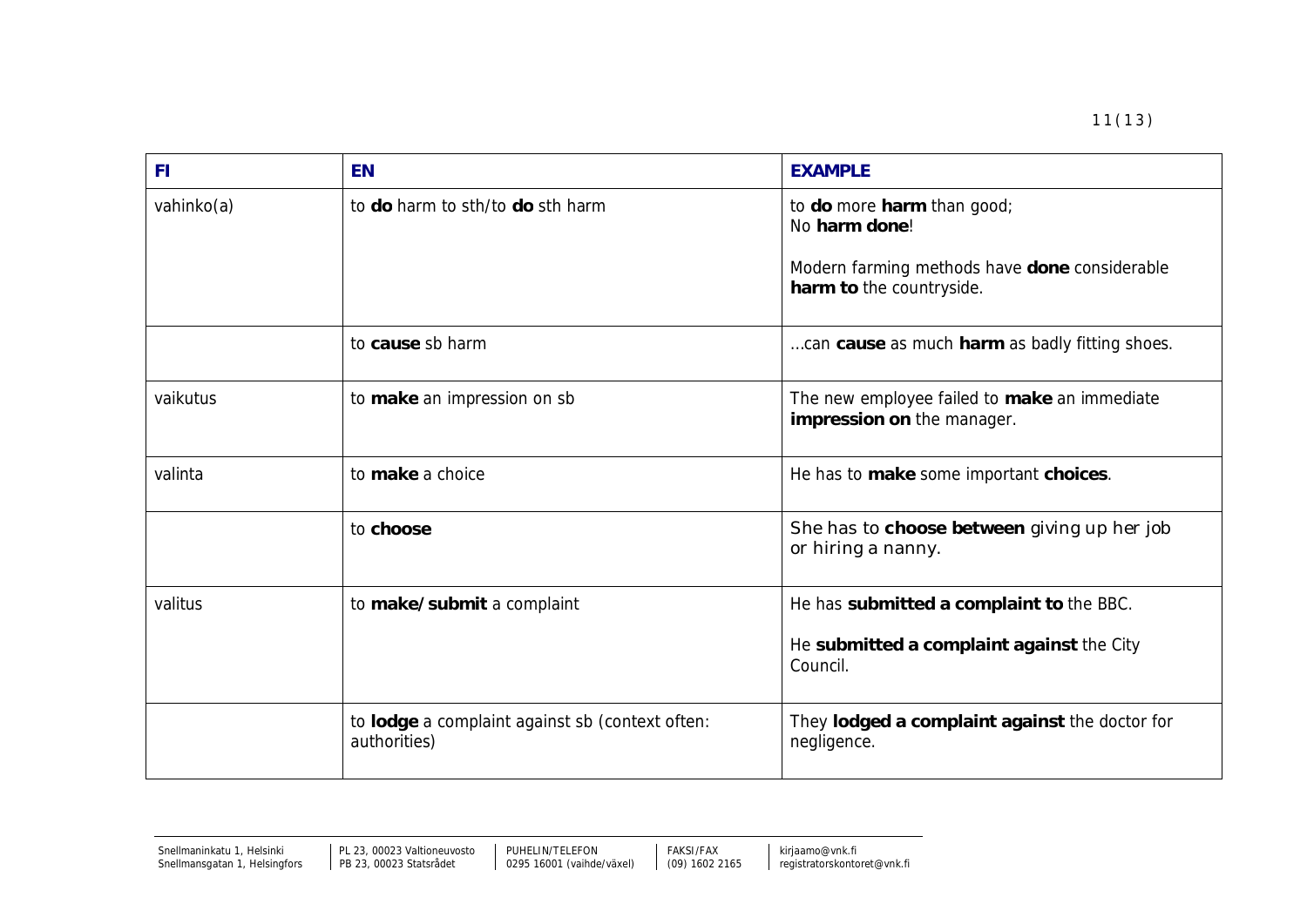| <b>FI</b>                       | <b>EN</b>                                        | <b>EXAMPLE</b>                                              |
|---------------------------------|--------------------------------------------------|-------------------------------------------------------------|
|                                 | to file a complaint (context often: authorities) | They filed a complaint with the European Com-<br>mission.   |
| valmisteluja (val-<br>mistella) | to make preparations for sth                     | The country is making preparations for the Pres-<br>idency. |
| varmaksi (varmis-<br>taa)       | to make sure                                     | He will do his best to make sure you enjoy your<br>visit.   |
|                                 | to ensure                                        | Please ensure that all lights are switched off.             |
| vierailu                        | to make/pay a visit                              | If you have time, pay a visit to the local museum.          |
|                                 | to visit sb                                      | She went to visit relatives in London.                      |
|                                 | to drop by for a visit (informal)                | Drop by sometime.                                           |
| viittaus (viitata)              | to make a reference to sth                       | He made no reference to his earlier work.                   |
|                                 | to refer to sth/sb                               | She never referred to him again.                            |